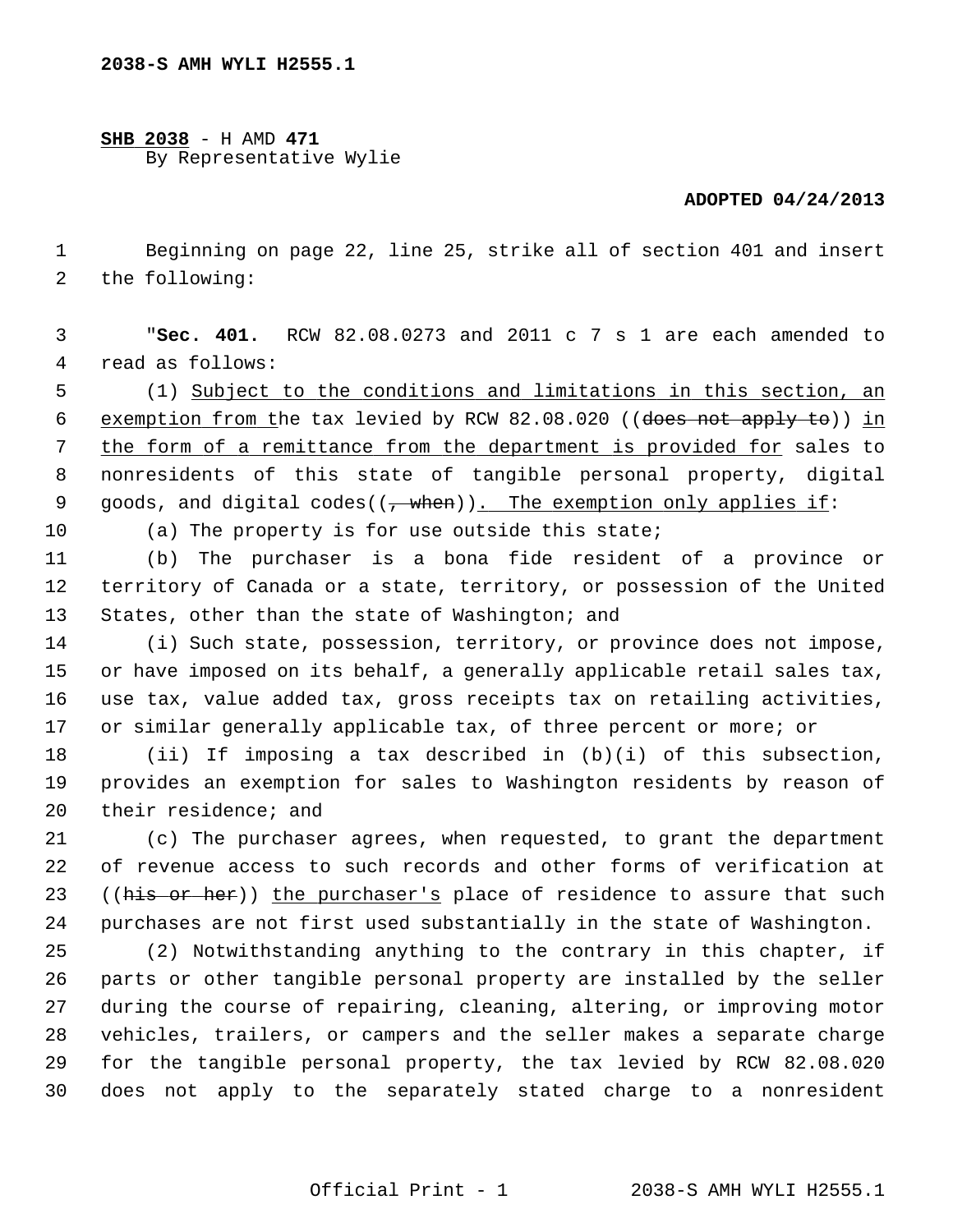1 purchaser for the tangible personal property but only if the separately 2 stated charge does not exceed either the seller's current publicly 3 stated retail price for the tangible personal property or, if no 4 publicly stated retail price is available, the seller's cost for the 5 tangible personal property. However, the exemption provided by this 6 section does not apply if tangible personal property is installed by 7 the seller during the course of repairing, cleaning, altering, or 8 improving motor vehicles, trailers, or campers and the seller makes a 9 single nonitemized charge for providing the tangible personal property 10 and service. All of the ((requirements)) provisions in subsections (1) 11 and (3) through  $((6+))$  (7) of this section apply to this subsection.

12 (3)(a) Any person claiming exemption from retail sales tax under 13 the provisions of this section must ((display proof of his or her 14 current nonresident status as provided in this section)) pay the state and local sales tax to the seller at the time of purchase and then request a remittance from the department in accordance with this subsection and subsection (4) of this section. A request for remittance must include proof of the person's status as a nonresident at the time of the purchase for which a remittance is requested. The request for a remittance must also include any additional information 21 and documentation as required by the department, which may include a description of the item purchased for which a remittance is requested, 23 the sales price of the item, the amount of state and local sales tax paid on the item, the date of the purchase, the name of the seller and the physical address where the sale took place, and copies of sales receipts showing the qualified purchases.

27 (b) Acceptable proof of a nonresident person's status includes one 28 piece of identification such as a valid driver's license from the 29 jurisdiction in which the out-of-state residency is claimed or a valid 30 identification card which has a photograph of the holder and is issued 31 by the out-of-state jurisdiction. Identification under this subsection 32 (3)(b) must show the holder's residential address and have as one of 33 its legal purposes the establishment of residency in that out-of-state 34 jurisdiction.

35 (c) In lieu of furnishing proof of a person's nonresident status 36 under (b) of this subsection (3), a person claiming exemption from 37 retail sales tax under the provisions of this section may provide the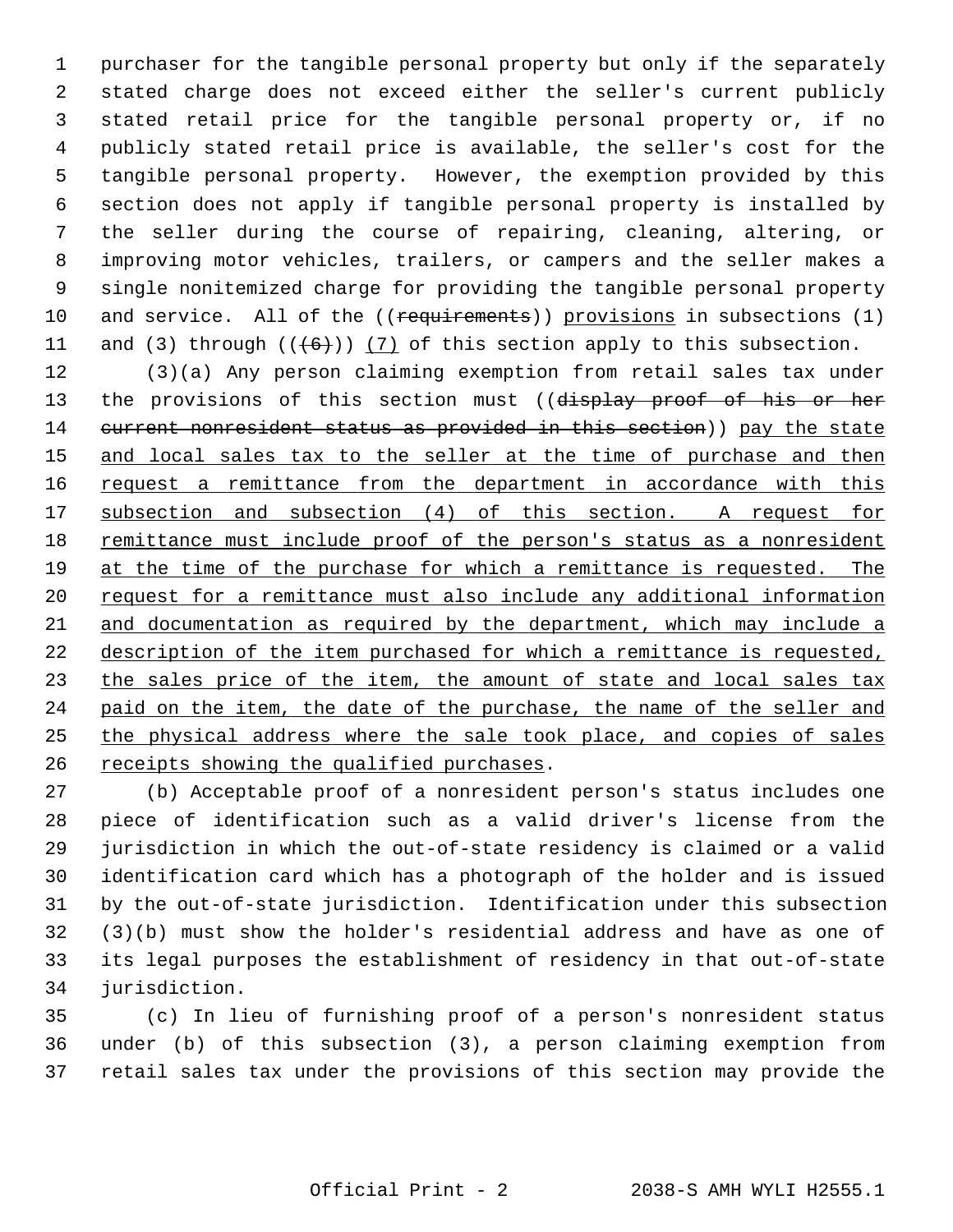1 seller with an exemption certificate in compliance with subsection 2 (4)(b) of this section.

 3 (4)(a) ((Nothing in this section requires the vendor to make tax 4 exempt retail sales to nonresidents. A vendor may choose to make sales 5 to nonresidents, collect the sales tax, and remit the amount of sales 6 tax collected to the state as otherwise provided by law. If the vendor 7 chooses to make a sale to a nonresident without collecting the sales 8 tax, the vendor must examine the purchaser's proof of nonresidence, 9 determine whether the proof is acceptable under subsection (3)(b) of 10 this section, and maintain records for each nontaxable sale which shall 11 show the type of proof accepted, including any identification numbers 12 where appropriate, and the expiration date, if any.

13 (b) In lieu of using the method provided in (a) of this subsection 14 to document an exempt sale to a nonresident, a seller may accept from 15 the purchaser a properly completed uniform exemption certificate 16 approved by the streamlined sales and use tax agreement governing board 17 or any other exemption certificate as may be authorized by the 18 department and properly completed by the purchaser. A nonresident 19 purchaser who uses an exemption certificate authorized in this 20 subsection (4)(b) must include the purchaser's driver's license number 21 or other state-issued identification number and the state of issuance.

 $(e)$  In lieu of using the methods provided in  $(a)$  and  $(b)$  of this subsection to document an exempt sale to a nonresident, a seller may capture the relevant data elements as allowed under the streamlined 25 sales and use tax agreement.

 $(5)(a)$  Any person making fraudulent statements, which includes the 27 offer of fraudulent identification or fraudulently procured identification to a vendor, in order to purchase goods without paying retail sales tax is guilty of perjury under chapter 9A.72 RCW.

 (b) Any person making tax exempt purchases under this section by displaying proof of identification not his or her own, or counterfeit identification, with intent to violate the provisions of this section, is guilty of a misdemeanor and, in addition, is liable for the tax and subject to a penalty equal to the greater of one hundred dollars or the 35 tax due on such purchases.

 $36$  (6)(a) Any vendor who makes sales without collecting the tax and 37 who fails to maintain records of sales to nonresidents as provided in 38 this section is personally liable for the amount of tax due.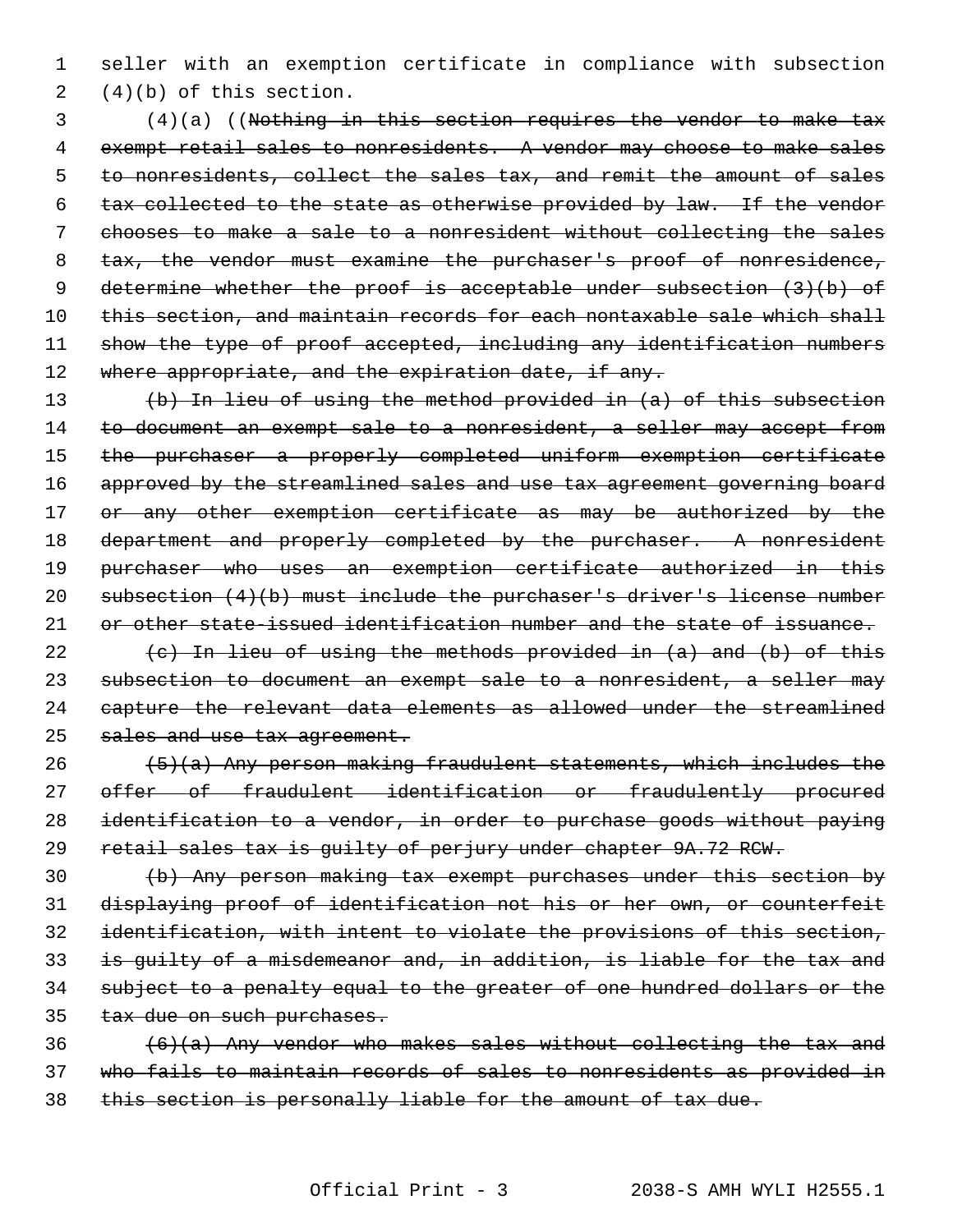(b) Any vendor who makes sales without collecting the retail sales tax under this section and who has actual knowledge that the purchaser's proof of identification establishing out-of-state residency is fraudulent is guilty of a misdemeanor and, in addition, is liable for the tax and subject to a penalty equal to the greater of one thousand dollars or the tax due on such sales. In addition, both the purchaser and the vendor are liable for any penalties and interest 8 assessable under chapter 82.32 RCW.)) (i) Beginning January 1, 2014, through December 31, 2014, a person may request a remittance from the department for state and local sales taxes paid by the person on qualified retail purchases made in Washington between July 1, 2013, and December 31, 2013. (ii) Beginning January 1, 2014, a person may request a remittance from the department during any calendar year for state and local sales taxes paid by the person on qualified retail purchases made in Washington during the immediately preceding calendar year only. No application may be made with respect to purchases made before the immediately preceding calendar year. (b) The remittance request, including proof of nonresident status and any other documentation and information required by the department, must be made using an electronic application process as prescribed by the department. Only one remittance request may be made by a person per calendar year. (c) The total amount of a remittance request must be at least twenty-five dollars. The department must deny any request for a remittance that is less than twenty-five dollars. (d) The department will examine the applicant's proof of nonresident status and any other documentation and information as required in the application to determine whether the applicant is entitled to a remittance under this section. (5)(a) Any person making fraudulent statements to the department, 32 which includes the offer of fraudulent or fraudulently procured identification or fraudulent sales receipts, in order to receive a remittance of retail sales tax is guilty of perjury under chapter 9A.72 RCW. (b) Any person requesting a remittance of sales tax from the department by providing proof of identification or sales receipts not the person's own, or counterfeit identification or sales receipts, with